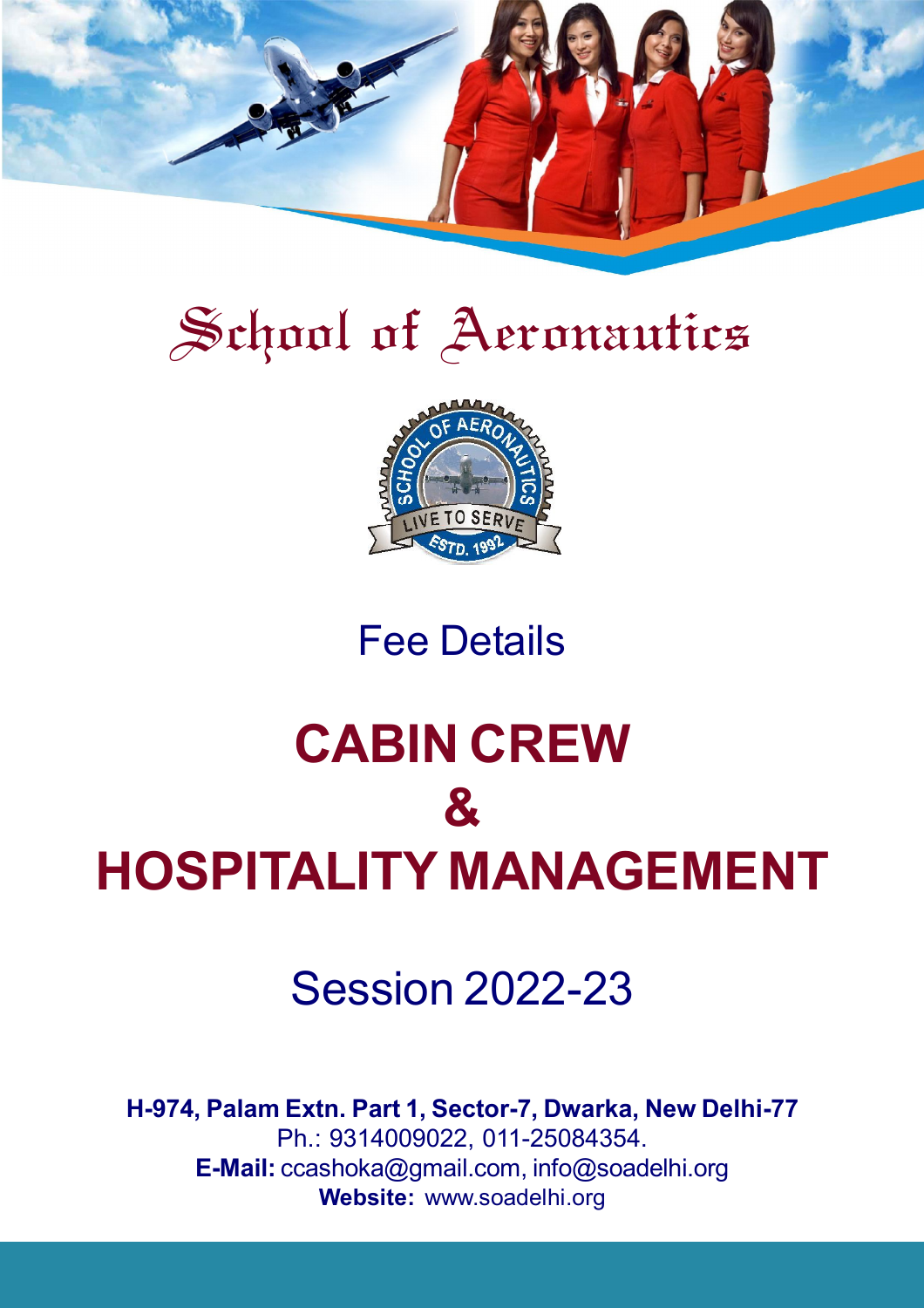### **COURSE : CABIN CREW & HOSPITALITY TRAINING (12 MONTHS)**

| <b>DETAILS OF FEES</b>  |             | 1 <sup>ST</sup> INST | 2 <sup>ND</sup> INST | 3RD INST         | 4 <sup>TH</sup> INST | <b>TOTAL</b> |  |
|-------------------------|-------------|----------------------|----------------------|------------------|----------------------|--------------|--|
| <b>PROS. / REG. FEE</b> | <b>ONCE</b> | $1,000/-$            |                      |                  |                      | $1,000/-$    |  |
| <b>ADMN. FEE</b>        | <b>ONCE</b> | $\overline{0}$       | $\mathbf 0$          | $\mathbf 0$      | $\mathbf 0$          | $\mathbf 0$  |  |
| <b>TUITION FEE</b>      | PER SEM     | 50,000/-             | $50,000/-$           | $\mathbf 0$      | $\mathbf 0$          | 1,00,000/-   |  |
| <b>TOTAL</b>            |             | 51,000/-             | 50,000/-             | $\boldsymbol{0}$ | 0                    | 1,01,000/-   |  |

### **ACADEMIC FEE**

## **COURSE : CABIN CREW & HOSPITALITY TRAINING (6 MONTHS)**

### **ACADEMIC FEE**

| <b>DETAILS OF FEES</b> |             | 1 <sup>ST</sup> INST | 2 <sup>ND</sup> INST | 3RD INST    | 4 <sup>TH</sup> INST | <b>TOTAL</b> |
|------------------------|-------------|----------------------|----------------------|-------------|----------------------|--------------|
| PROS. / REG. FEE       | <b>ONCE</b> | $1,000/-$            |                      |             |                      | $1,000/-$    |
| <b>ADMN. FEE</b>       | <b>ONCE</b> | $\mathbf{0}$         | 0                    | $\mathbf 0$ | $\Omega$             | 0            |
| <b>TUITION FEE</b>     | PER SEM     | $50,000/-$           | 0                    | 0           | $\Omega$             | 50,000/-     |
| <b>TOTAL</b>           |             | 51,000/-             | 0                    | $\bf{0}$    | 0                    | 51,000/-     |